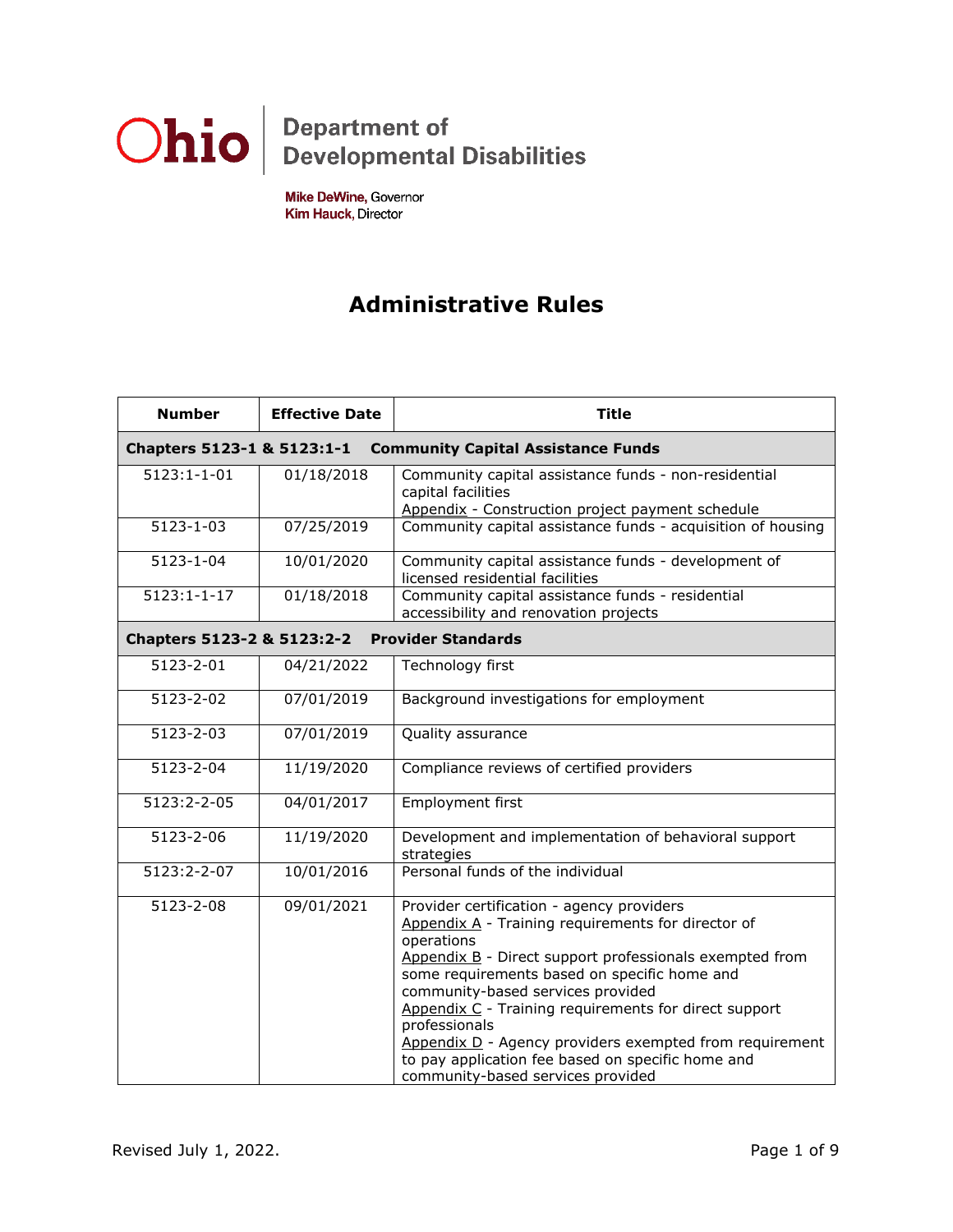| <b>Number</b>                                                                    | <b>Effective Date</b> | <b>Title</b>                                                                                                                                                                                                                                                                                                                                                                                                                                                                                                                                                                                                                                                                                                                                                                                                                                                                                                               |  |
|----------------------------------------------------------------------------------|-----------------------|----------------------------------------------------------------------------------------------------------------------------------------------------------------------------------------------------------------------------------------------------------------------------------------------------------------------------------------------------------------------------------------------------------------------------------------------------------------------------------------------------------------------------------------------------------------------------------------------------------------------------------------------------------------------------------------------------------------------------------------------------------------------------------------------------------------------------------------------------------------------------------------------------------------------------|--|
| 5123-2-09                                                                        | 09/01/2021            | Provider certification - independent providers<br>Appendix A - Training requirements for independent<br>providers other than independent providers of specific<br>home and community-based services addressed in<br>appendix B or appendix C to this rule<br>Appendix B - Training requirements for independent<br>providers of clinical/therapeutic intervention, functional<br>behavioral assessment, home-delivered meals, informal<br>respite, interpreter services, money management, nutrition<br>services, participant/family stability assistance, social work,<br>and support brokerage<br>Appendix C - Training requirements for independent<br>providers of environmental accessibility adaptations and<br>specialized medical equipment and supplies<br>Appendix D - Independent providers exempted from<br>requirement to pay application fee based on specific home<br>and community-based services provided |  |
| Chapters 5123-3 & 5123:2-3                                                       |                       | <b>Licensed Residential Facilities</b>                                                                                                                                                                                                                                                                                                                                                                                                                                                                                                                                                                                                                                                                                                                                                                                                                                                                                     |  |
| 5123:2-3-01                                                                      | 10/01/2016            | Licensed residential facilities - administration and operation                                                                                                                                                                                                                                                                                                                                                                                                                                                                                                                                                                                                                                                                                                                                                                                                                                                             |  |
| 5123:2-3-02                                                                      | 10/01/2016            | Licensed residential facilities - physical environment<br>standards, fire safety, and emergency response planning                                                                                                                                                                                                                                                                                                                                                                                                                                                                                                                                                                                                                                                                                                                                                                                                          |  |
| 5123-3-03                                                                        | 10/01/2021            | Licensed residential facilities - person-centered planning                                                                                                                                                                                                                                                                                                                                                                                                                                                                                                                                                                                                                                                                                                                                                                                                                                                                 |  |
| 5123:2-3-04                                                                      | 10/01/2016            | Licensed residential facilities - provision of services and<br>maintenance of service records                                                                                                                                                                                                                                                                                                                                                                                                                                                                                                                                                                                                                                                                                                                                                                                                                              |  |
| 5123:2-3-05                                                                      | 10/01/2016            | Licensed residential facilities - admission, termination of<br>services, and transfer                                                                                                                                                                                                                                                                                                                                                                                                                                                                                                                                                                                                                                                                                                                                                                                                                                      |  |
| 5123:2-3-06                                                                      | 10/01/2016            | Licensed residential facilities - compliance reviews, issuance<br>of licenses, and adverse actions                                                                                                                                                                                                                                                                                                                                                                                                                                                                                                                                                                                                                                                                                                                                                                                                                         |  |
| 5123:2-3-07                                                                      | 03/01/2017            | Licensed residential facilities - immediate removal of<br>residents                                                                                                                                                                                                                                                                                                                                                                                                                                                                                                                                                                                                                                                                                                                                                                                                                                                        |  |
| 5123:2-3-08                                                                      | 10/01/2016            | Licensed residential facilities - development and renovation                                                                                                                                                                                                                                                                                                                                                                                                                                                                                                                                                                                                                                                                                                                                                                                                                                                               |  |
| 5123:2-3-09                                                                      | 10/01/2016            | Licensed residential facilities - standards for evaluating<br>potential receivers                                                                                                                                                                                                                                                                                                                                                                                                                                                                                                                                                                                                                                                                                                                                                                                                                                          |  |
| 5123-3-10                                                                        | 11/19/2020            | Licensed residential facilities - procedures to waive rule<br>requirements                                                                                                                                                                                                                                                                                                                                                                                                                                                                                                                                                                                                                                                                                                                                                                                                                                                 |  |
| 5123:2-3-11                                                                      | 09/14/2018            | Licensed residential facilities - room and board                                                                                                                                                                                                                                                                                                                                                                                                                                                                                                                                                                                                                                                                                                                                                                                                                                                                           |  |
| Chapters 5123-4 & 5123:2-1<br><b>County Boards of Developmental Disabilities</b> |                       |                                                                                                                                                                                                                                                                                                                                                                                                                                                                                                                                                                                                                                                                                                                                                                                                                                                                                                                            |  |
| 5123-4-01                                                                        | 10/01/2021            | Administration and operation of county boards of<br>developmental disabilities                                                                                                                                                                                                                                                                                                                                                                                                                                                                                                                                                                                                                                                                                                                                                                                                                                             |  |
| $5123 - 4 - 02$                                                                  | 10/01/2021            | Service and support administration                                                                                                                                                                                                                                                                                                                                                                                                                                                                                                                                                                                                                                                                                                                                                                                                                                                                                         |  |
| 5123-4-03                                                                        | 05/17/2020            | In-service training for members of county boards of<br>developmental disabilities                                                                                                                                                                                                                                                                                                                                                                                                                                                                                                                                                                                                                                                                                                                                                                                                                                          |  |
| 5123-4-04                                                                        | 07/25/2019            | Resolution of complaints involving county boards of<br>developmental disabilities and appeals of adverse action<br>proposed or initiated by county boards of developmental<br>disabilities<br>Appendix - Complaint or appeal of adverse action<br>explanation form                                                                                                                                                                                                                                                                                                                                                                                                                                                                                                                                                                                                                                                         |  |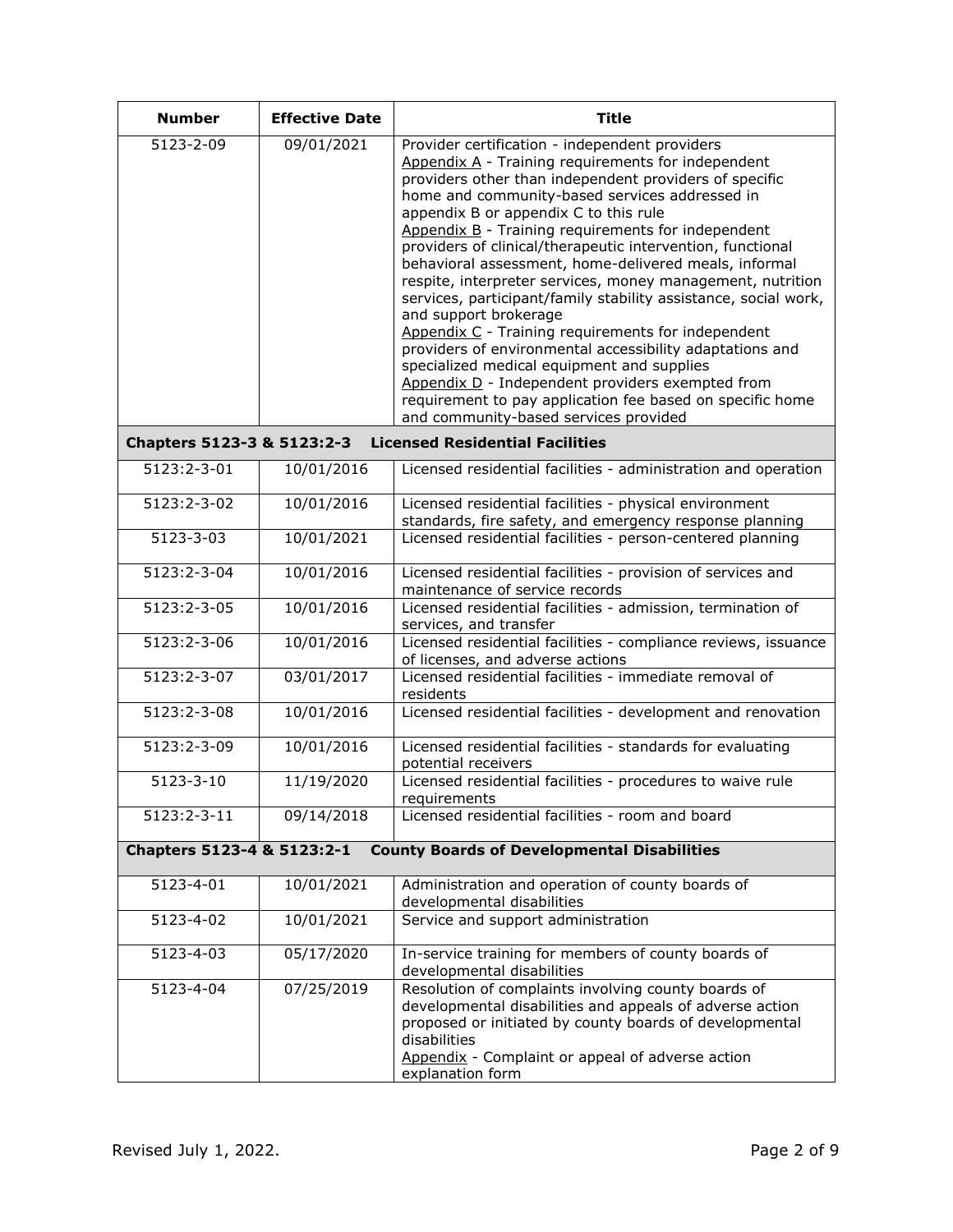| <b>Number</b>                                                                                                     | <b>Effective Date</b> | <b>Title</b>                                                                                                                                                                                                                                                                                                      |
|-------------------------------------------------------------------------------------------------------------------|-----------------------|-------------------------------------------------------------------------------------------------------------------------------------------------------------------------------------------------------------------------------------------------------------------------------------------------------------------|
| 5123-4-05                                                                                                         | 01/01/2021            | Assistance to enable a county board of developmental<br>disabilities to pay the nonfederal share of medicaid<br>expenditures for home and community-based services                                                                                                                                                |
| 5123:2-1-03                                                                                                       | 01/18/2018            | Locally-funded transportation                                                                                                                                                                                                                                                                                     |
| Chapters 5123-5 & 5123:2-5                                                                                        |                       | <b>Certification Standards for Employees of</b><br><b>County Boards of Developmental Disabilities</b>                                                                                                                                                                                                             |
| 5123:2-5-01                                                                                                       | 04/01/2017            | Adult services certification standards                                                                                                                                                                                                                                                                            |
| 5123:2-5-02                                                                                                       | 04/01/2017            | Service and support administration certification standards                                                                                                                                                                                                                                                        |
| 5123-5-03                                                                                                         | 07/25/2019            | Certification standards for superintendents of county<br>boards of developmental disabilities                                                                                                                                                                                                                     |
| 5123-5-04                                                                                                         | 01/01/2019            | Denial, suspension, and revocation of adult services,<br>business manager, and service and support administration<br>registration and certification                                                                                                                                                               |
| 5123-5-07                                                                                                         | 07/25/2019            | Investigative agent certification standards                                                                                                                                                                                                                                                                       |
| 5123-5-08                                                                                                         | 01/01/2019            | Certification standards for business managers of county<br>boards of developmental disabilities                                                                                                                                                                                                                   |
| <b>Performance of Health-Related Activities</b><br>Chapters 5123-6 & 5123:2-6<br>and Administration of Medication |                       |                                                                                                                                                                                                                                                                                                                   |
| 5123:2-6-01                                                                                                       | 11/06/2017            | Definitions of terms used in Chapter 5123:2-6 of the<br>Administrative Code                                                                                                                                                                                                                                       |
| 5123:2-6-02                                                                                                       | 11/06/2017            | Self-administration or assistance with self-administration of<br>prescribed medication                                                                                                                                                                                                                            |
| 5123:2-6-03                                                                                                       | 11/06/2017            | Authorization of developmental disabilities personnel to<br>perform health-related activities and administer prescribed<br>medication                                                                                                                                                                             |
| 5123:2-6-04                                                                                                       | 11/06/2017            | Qualifications, training, and certification of registered nurse<br>instructors and registered nurse trainers                                                                                                                                                                                                      |
| 5123:2-6-05                                                                                                       | 11/06/2017            | Qualifications and training of developmental disabilities<br>personnel to activate a vagus nerve stimulator, use an<br>epinephrine auto-injector, and administer topical over-the-<br>counter medication for the purpose of cleaning, protecting,<br>or comforting the skin, hair, nails, teeth, or oral surfaces |
| 5123-6-06                                                                                                         | 01/14/2021            | Qualifications, training, and certification of developmental<br>disabilities personnel who perform health-related activities<br>and administer prescribed medication                                                                                                                                              |
| 5123-6-07                                                                                                         | 11/19/2020            | General provisions and compliance for performance of<br>health-related activities and administration of prescribed<br>medication                                                                                                                                                                                  |
| Chapters 5123-7 & 5123:2-7                                                                                        |                       | <b>Intermediate Care Facilities for Individuals</b><br>with Intellectual Disabilities                                                                                                                                                                                                                             |
| 5123-7-01                                                                                                         | 07/08/2018            | Intermediate care facilities for individuals with intellectual<br>disabilities - definitions                                                                                                                                                                                                                      |
| 5123-7-02                                                                                                         | 12/16/2019            | Intermediate care facilities for individuals with intellectual<br>disabilities - provider agreement and other essential<br>requirements                                                                                                                                                                           |
| 5123-7-04                                                                                                         | 12/16/2019            | Intermediate care facilities for individuals with intellectual<br>disabilities - payment during the Ohio department of<br>medicaid administrative appeals process for termination of<br>a provider agreement                                                                                                      |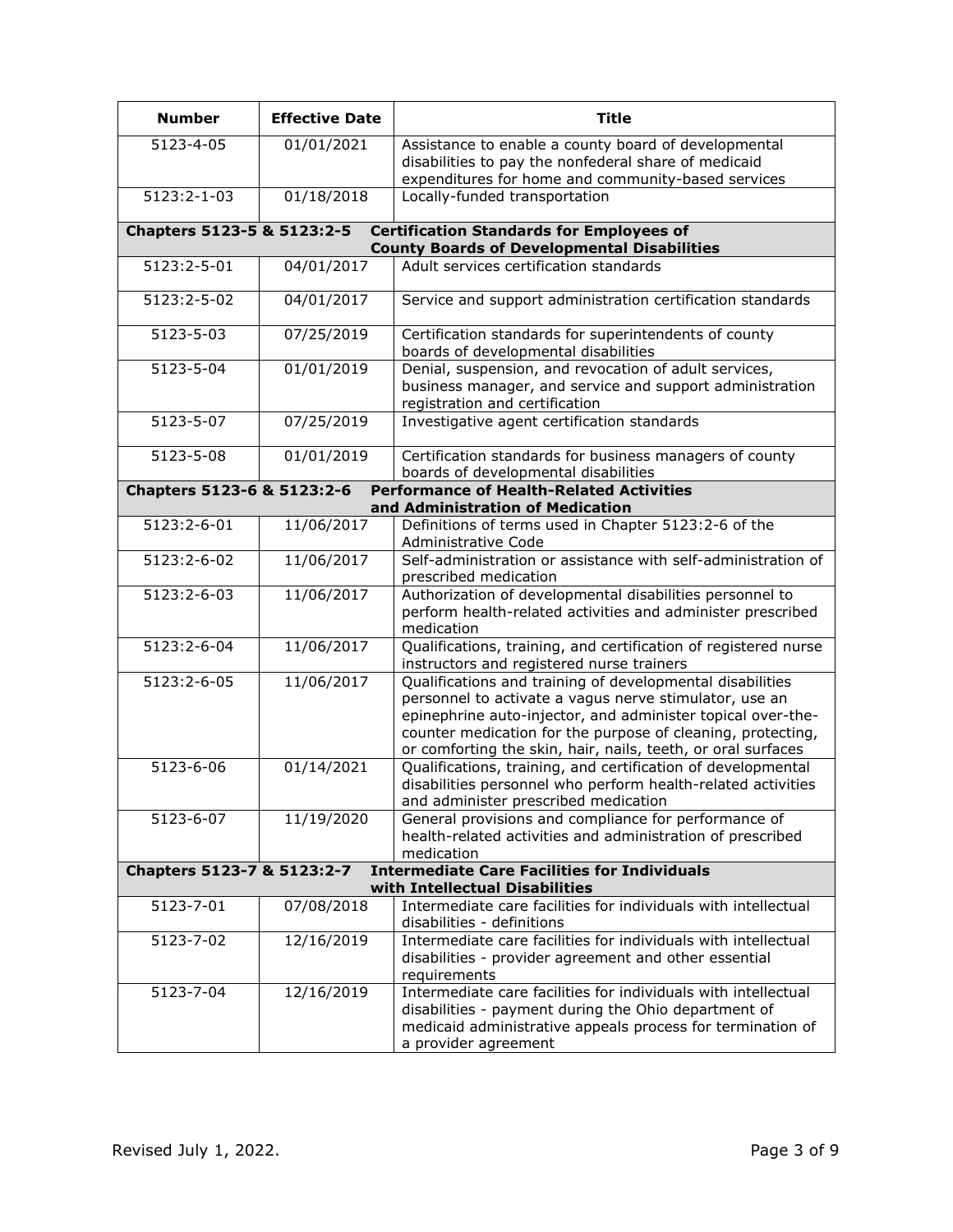| <b>Number</b>              | <b>Effective Date</b> | <b>Title</b>                                                                                                                                                                                                                                                   |
|----------------------------|-----------------------|----------------------------------------------------------------------------------------------------------------------------------------------------------------------------------------------------------------------------------------------------------------|
| $\overline{5123 - 7 - 05}$ | 12/16/2019            | Intermediate care facilities for individuals with intellectual<br>disabilities - payment during the Ohio department of health<br>administrative appeals process for termination or non-<br>renewal of medicaid certification                                   |
| 5123-7-08                  | 10/15/2021            | Intermediate care facilities for individuals with intellectual<br>disabilities - bed-hold days                                                                                                                                                                 |
| 5123-7-09                  | 12/16/2019            | Intermediate care facilities for individuals with intellectual<br>disabilities - personal needs allowance accounts                                                                                                                                             |
| 5123:2-7-11                | 07/01/2017            | Intermediate care facilities for individuals with intellectual<br>disabilities - relationship of other covered medicaid services                                                                                                                               |
| 5123-7-12                  | 12/16/2019            | Intermediate care facilities for individuals with intellectual<br>disabilities - cost report and chart of accounts<br>Appendix - Chart of accounts                                                                                                             |
| 5123-7-14                  | 12/16/2019            | Intermediate care facilities for individuals with intellectual<br>disabilities - debt estimation, debt summary report, and<br>successor liability agreements for change of operator,<br>facility closure, involuntary termination, or voluntary<br>termination |
| 5123:2-7-15                | 07/01/2017            | Intermediate care facilities for individuals with intellectual<br>disabilities - claim submission, payment, and adjustment<br>process                                                                                                                          |
| 5123-7-18                  | 12/16/2019            | Intermediate care facilities for individuals with intellectual<br>disabilities - capital assets and depreciation                                                                                                                                               |
| 5123-7-20                  | 07/08/2018            | Intermediate care facilities for individuals with intellectual<br>disabilities - resident assessment classification system<br>based on administration of the individual assessment form                                                                        |
| 5123-7-21                  | 12/16/2019            | Intermediate care facilities for individuals with intellectual<br>disabilities - compensation cost limits for owners and<br>relatives of owners                                                                                                                |
| $5123 - 7 - 22$            | 12/16/2019            | Intermediate care facilities for individuals with intellectual<br>disabilities - compensation cost limits for administrators<br>who are not owners or relatives of owners                                                                                      |
| 5123-7-23                  | 12/16/2019            | Intermediate care facilities for individuals with intellectual<br>disabilities - method for establishing the other protected<br>costs component of the prospective rate                                                                                        |
| 5123-7-24                  | 07/08/2018            | Intermediate care facilities for individuals with intellectual<br>disabilities - costs of ownership payment                                                                                                                                                    |
| 5123-7-25                  | 07/08/2018            | Intermediate care facilities for individuals with intellectual<br>disabilities - nonextensive renovation                                                                                                                                                       |
| 5123-7-27                  | 07/08/2018            | Intermediate care facilities for individuals with intellectual<br>disabilities - request for rate reconsideration                                                                                                                                              |
| 5123-7-28                  | 09/18/2020            | Intermediate care facilities for individuals with intellectual<br>disabilities - intensive behavioral support rate add-on                                                                                                                                      |
| 5123:2-7-29                | 01/18/2018            | Intermediate care facilities for individuals with intellectual<br>disabilities - ventilator services                                                                                                                                                           |
| 5123-7-30                  | 07/08/2018            | Intermediate care facilities for individuals with intellectual<br>disabilities - exception review process for individual<br>assessment form data                                                                                                               |
| 5123:2-7-31                | 07/01/2017            | Intermediate care facilities for individuals with intellectual<br>disabilities - recoupment of downsizing incentive                                                                                                                                            |
| 5123:2-7-32                | 09/15/2017            | Intermediate care facilities for individuals with intellectual<br>disabilities - administration of the Ohio developmental<br>disabilities profile                                                                                                              |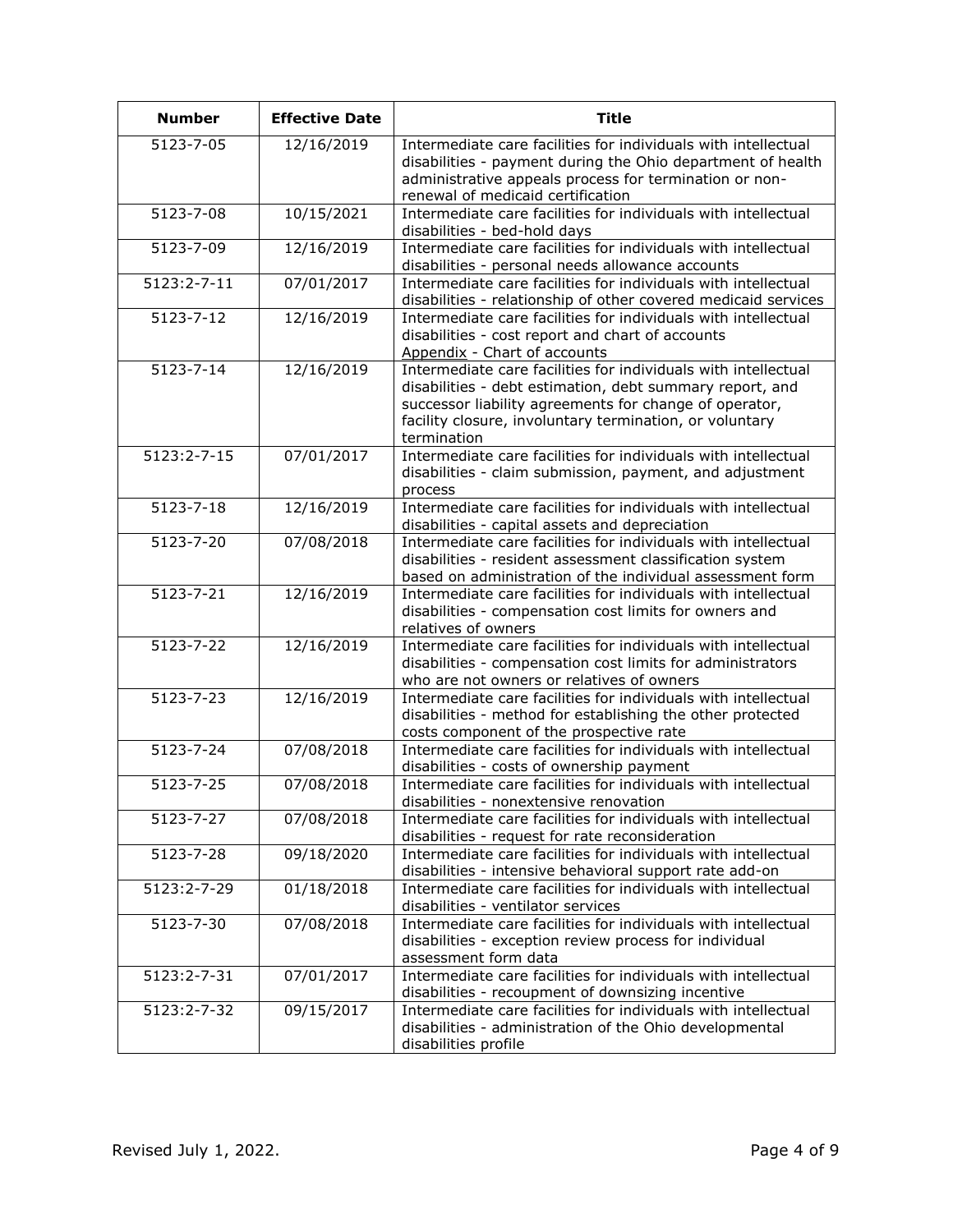| <b>Number</b>              | <b>Effective Date</b> | <b>Title</b>                                                                                                                                                                                                                                                                                                |
|----------------------------|-----------------------|-------------------------------------------------------------------------------------------------------------------------------------------------------------------------------------------------------------------------------------------------------------------------------------------------------------|
| 5123-7-33                  | 12/16/2019            | Intermediate care facilities for individuals with intellectual<br>disabilities - resident assessment classification system<br>based on administration of the Ohio developmental<br>disabilities profile<br>Appendix - Point values assigned to responses to questions                                       |
|                            |                       | on the Ohio developmental disabilities profile by domain                                                                                                                                                                                                                                                    |
| 5123-7-34                  | 12/17/2020            | Intermediate care facilities for individuals with intellectual<br>disabilities - quality indicators and the quality incentive<br>payment program                                                                                                                                                            |
| <b>Chapter 5123-8</b>      |                       | <b>Developmental Disabilities Level of Care</b>                                                                                                                                                                                                                                                             |
| 5123-8-01                  | 11/19/2020            | Developmental disabilities level of care                                                                                                                                                                                                                                                                    |
| Chapters 5123-9 & 5123:2-9 |                       | <b>Home and Community-Based Services Waivers</b>                                                                                                                                                                                                                                                            |
| 5123-9-01                  | 11/19/2020            | Home and community-based services waivers - enrollment,<br>denial of enrollment, disenrollment, and reenrollment                                                                                                                                                                                            |
| 5123:2-9-02                | 06/01/2016            | Home and community-based services waivers - ensuring<br>the suitability of services and service settings                                                                                                                                                                                                    |
| 5123:2-9-03                | 11/02/2017            | Home and community-based services waivers - overtime<br>and limit on number of hours in a work week an<br>independent provider may provide services                                                                                                                                                         |
| 5123-9-04                  | 11/19/2018            | Home and community-based services waivers - waiting list<br>Appendix - Ohio assessment for immediate need and<br>current need                                                                                                                                                                               |
| 5123-9-06                  | 07/01/2022            | Home and community-based services waivers -<br>administration of the individual options and level one<br>waivers<br>Appendix $A$ - Funding ranges for individuals enrolled in the<br>individual options waiver by cost-of-doing-business<br>categories<br>Appendix B - Cost-of-doing-business categories    |
| 5123-9-07                  | 11/19/2020            | Home and community-based services waivers - request for<br>prior authorization for individuals enrolled in the individual<br>options waiver                                                                                                                                                                 |
| 5123-9-11                  | 11/19/2020            | Home and community-based services waivers - free choice<br>of providers                                                                                                                                                                                                                                     |
| 5123-9-12                  | 10/15/2021            | Home and community-based services waivers - assistive<br>technology under the individual options, level one, and self-<br>empowered life funding waivers<br>Appendix - Billing units, service codes, and payment rates<br>for assistive technology                                                          |
| 5123-9-13                  | 01/01/2022            | Home and community-based services waivers - career<br>planning under the individual options, level one, and self-<br>empowered life funding waivers<br>Appendix - Billing units, service codes, and payment rates<br>for career planning                                                                    |
| 5123-9-14                  | 01/01/2022            | Home and community-based services waivers - vocational<br>habilitation under the individual options, level one, and<br>self-empowered life funding waivers<br>Appendix A - Billing units, service codes, and payment<br>rates for vocational habilitation<br>Appendix B - Cost-of-doing-business categories |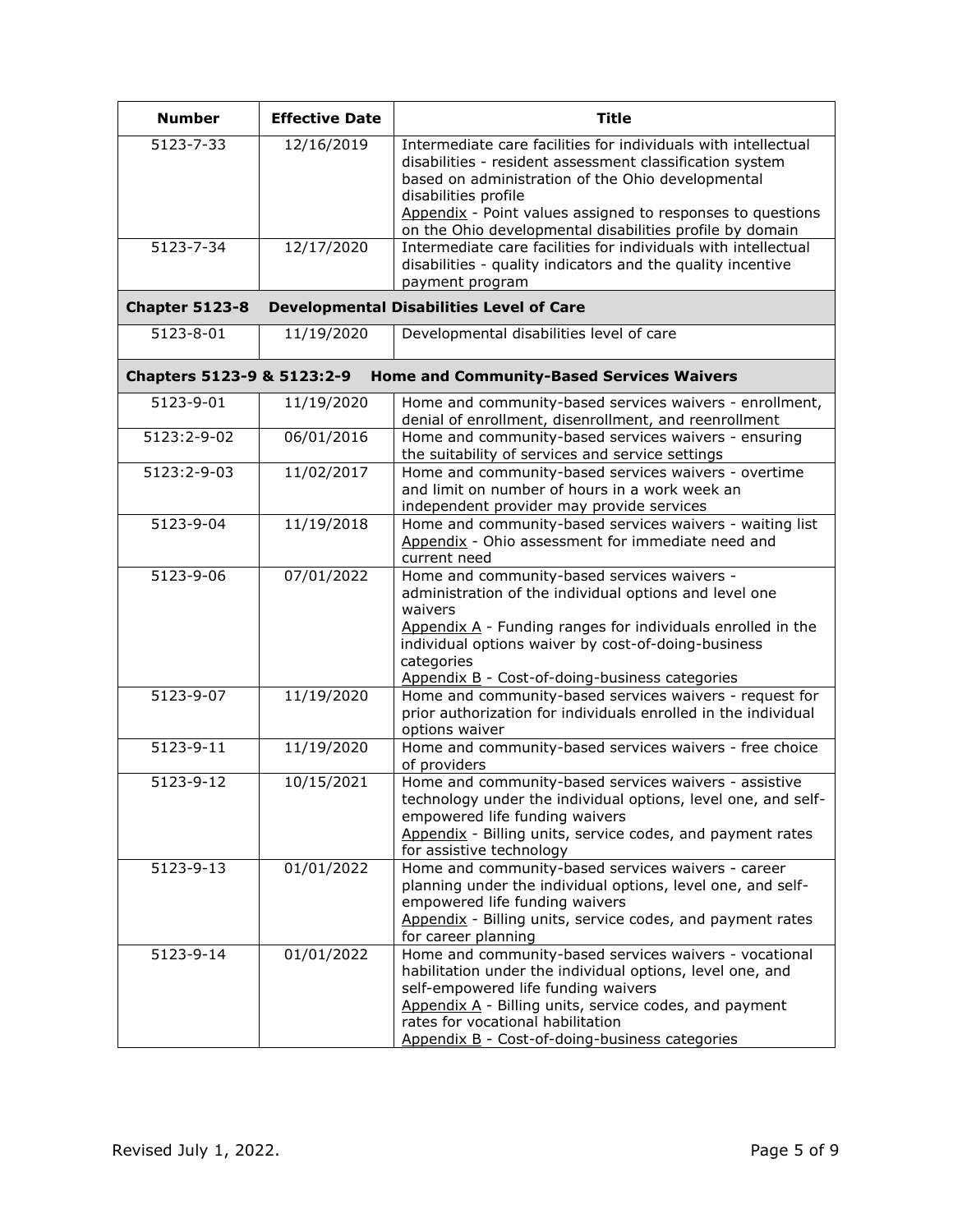| <b>Number</b> | <b>Effective Date</b> | <b>Title</b>                                                                                                                                                                                                                                                                                                                                                                                                              |
|---------------|-----------------------|---------------------------------------------------------------------------------------------------------------------------------------------------------------------------------------------------------------------------------------------------------------------------------------------------------------------------------------------------------------------------------------------------------------------------|
| 5123-9-15     | 01/01/2022            | Home and community-based services waivers - individual<br>employment support under the individual options, level<br>one, and self-empowered life funding waivers<br>Appendix - Billing unit, service codes, and payment rates<br>for individual employment support                                                                                                                                                        |
| 5123-9-16     | 01/01/2022            | Home and community-based services waivers - group<br>employment support under the individual options, level<br>one, and self-empowered life funding waivers<br>Appendix A - Billing units, service codes, and payment<br>rates for group employment support<br>Appendix B - Cost-of-doing-business categories                                                                                                             |
| 5123-9-17     | 01/01/2022            | Home and community-based services waivers - adult day<br>support under the individual options, level one, and self-<br>empowered life funding waivers<br>Appendix A - Billing units, service codes, and payment<br>rates for adult day support<br>Appendix B - Cost-of-doing-business categories                                                                                                                          |
| 5123-9-18     | 07/01/2022            | Home and community-based services waivers - non-<br>medical transportation under the individual options, level<br>one, and self-empowered life funding waivers<br>Appendix A - Billing units, service codes, and payment<br>rates for non-medical transportation<br>Appendix B - Cost-of-doing-business categories                                                                                                        |
| 5123-9-19     | 07/01/2022            | Home and community-based services waivers - general<br>requirements for adult day support, career planning, group<br>employment support, individual employment support, non-<br>medical transportation, and vocational habilitation<br>Appendix A - Cost-of-doing-business categories<br>Appendix B - Budget limitations applicable to services<br>provided to an individual enrolled in the individual options<br>waiver |
| 5123-9-20     | 07/01/2022            | Home and community-based services waivers - money<br>management under the individual options and level one<br>waivers<br>Appendix A - Billing unit, service codes, and payment rates<br>for money management<br>Appendix B - Cost-of-doing-business categories                                                                                                                                                            |
| 5123-9-21     | 01/01/2022            | Home and community-based services waivers - informal<br>respite under the level one waiver<br>Appendix - Billing unit, service code, and payment rate for<br>informal respite                                                                                                                                                                                                                                             |
| 5123-9-22     | 01/01/2022            | Home and community-based services waivers - community<br>respite under the individual options, level one, and self-<br>empowered life funding waivers<br>Appendix A - Billing units, service codes, and payment<br>rates for community respite<br>Appendix B - Cost-of-doing-business categories                                                                                                                          |
| 5123-9-23     | 07/01/2022            | Home and community-based services waivers -<br>environmental accessibility adaptations under the individual<br>options and level one waivers<br>Appendix - Billing unit, service codes, and payment rates<br>for environmental accessibility adaptations                                                                                                                                                                  |
| 5123-9-24     | 01/01/2022            | Home and community-based services waivers -<br>transportation under the individual options, level one, and<br>self-empowered life funding waivers<br>Appendix - Billing unit, service codes, and payment rates<br>for transportation                                                                                                                                                                                      |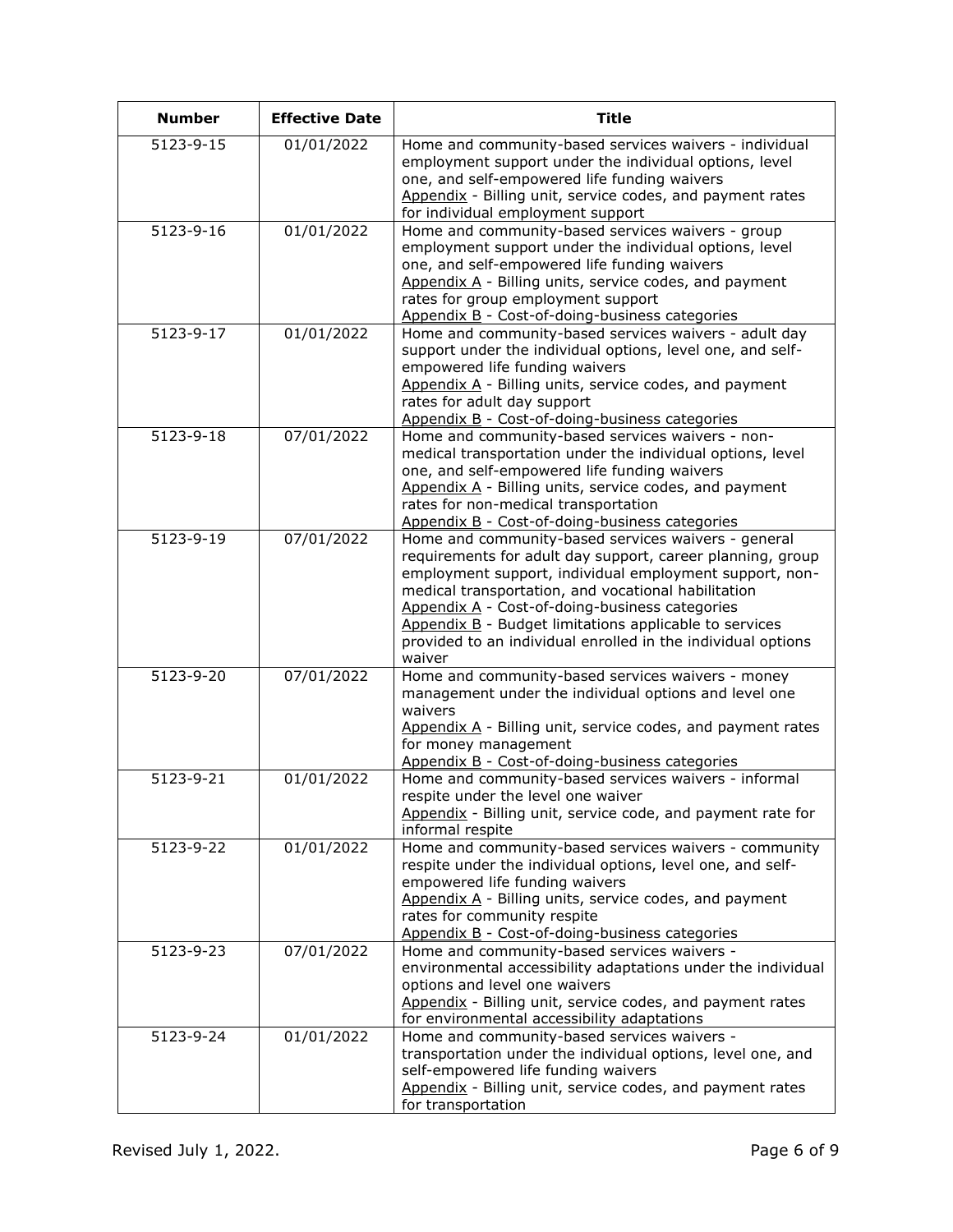| <b>Number</b>   | <b>Effective Date</b> | <b>Title</b>                                                                                                                                                                                                                                                                                      |
|-----------------|-----------------------|---------------------------------------------------------------------------------------------------------------------------------------------------------------------------------------------------------------------------------------------------------------------------------------------------|
| 5123-9-25       | 07/01/2022            | Home and community-based services waivers - specialized<br>medical equipment and supplies under the individual<br>options and level one waivers<br>Appendix - Billing unit, service codes, and payment rates<br>for specialized medical equipment and supplies                                    |
| 5123-9-26       | 07/01/2022            | Home and community-based services waivers - self-<br>directed transportation under the individual options, level<br>one, and self-empowered life funding waivers<br>Appendix - Billing units, service codes, and payment rates<br>for self-directed transportation                                |
| 5123-9-28       | 07/01/2022            | Home and community-based services waivers - nutrition<br>services under the individual options waiver<br>Appendix A - Billing unit, service code, and payment rates<br>for nutrition services<br>Appendix B - Cost-of-doing-business categories                                                   |
| 5123-9-29       | 07/01/2022            | Home and community-based services waivers - home-<br>delivered meals under the individual options, level one, and<br>self-empowered life funding waivers<br>Appendix - Billing unit, service codes, and payment rates<br>for home-delivered meals                                                 |
| 5123-9-30       | 01/01/2022            | Home and community-based services waivers -<br>homemaker/personal care under the individual options and<br>level one waivers<br>Appendix A - Billing units, service codes, and payment<br>rates for homemaker/personal care<br>Appendix B - Cost-of-doing-business categories                     |
| $5123 - 9 - 31$ | 11/19/2020            | Home and community-based services waivers -<br>homemaker/personal care daily billing unit for sites where<br>individuals enrolled in the individual options waiver share<br>services<br>Appendix - Service codes for homemaker/personal care<br>daily billing unit                                |
| 5123-9-32       | 01/01/2022            | Home and community-based services waivers - participant-<br>directed homemaker/personal care under the individual<br>options, level one, and self-empowered life funding waivers<br>Appendix - Billing unit, service codes, and payment rates<br>for participant-directed homemaker/personal care |
| 5123-9-33       | 01/01/2022            | Home and community-based services waivers - shared<br>living under the individual options waiver<br>Appendix A - Billing unit, service codes, and payment rates<br>for shared living<br>Appendix B - Cost-of-doing-business categories                                                            |
| 5123-9-34       | 01/01/2022            | Home and community-based services waivers - residential<br>respite under the individual options, level one, and self-<br>empowered life funding waivers<br>Appendix - Billing unit, service codes, and payment rates<br>for residential respite                                                   |
| 5123-9-35       | 07/01/2022            | Home and community-based services waivers - remote<br>support under the individual options, level one, and self-<br>empowered life funding waivers<br>Appendix - Billing unit, service codes, and payment rates<br>for remote support                                                             |
| 5123-9-36       | 07/01/2022            | Home and community-based services waivers - interpreter<br>services under the individual options waiver<br>Appendix A - Billing unit, service code, and payment rates<br>for interpreter services<br>Appendix B - Cost-of-doing-business categories                                               |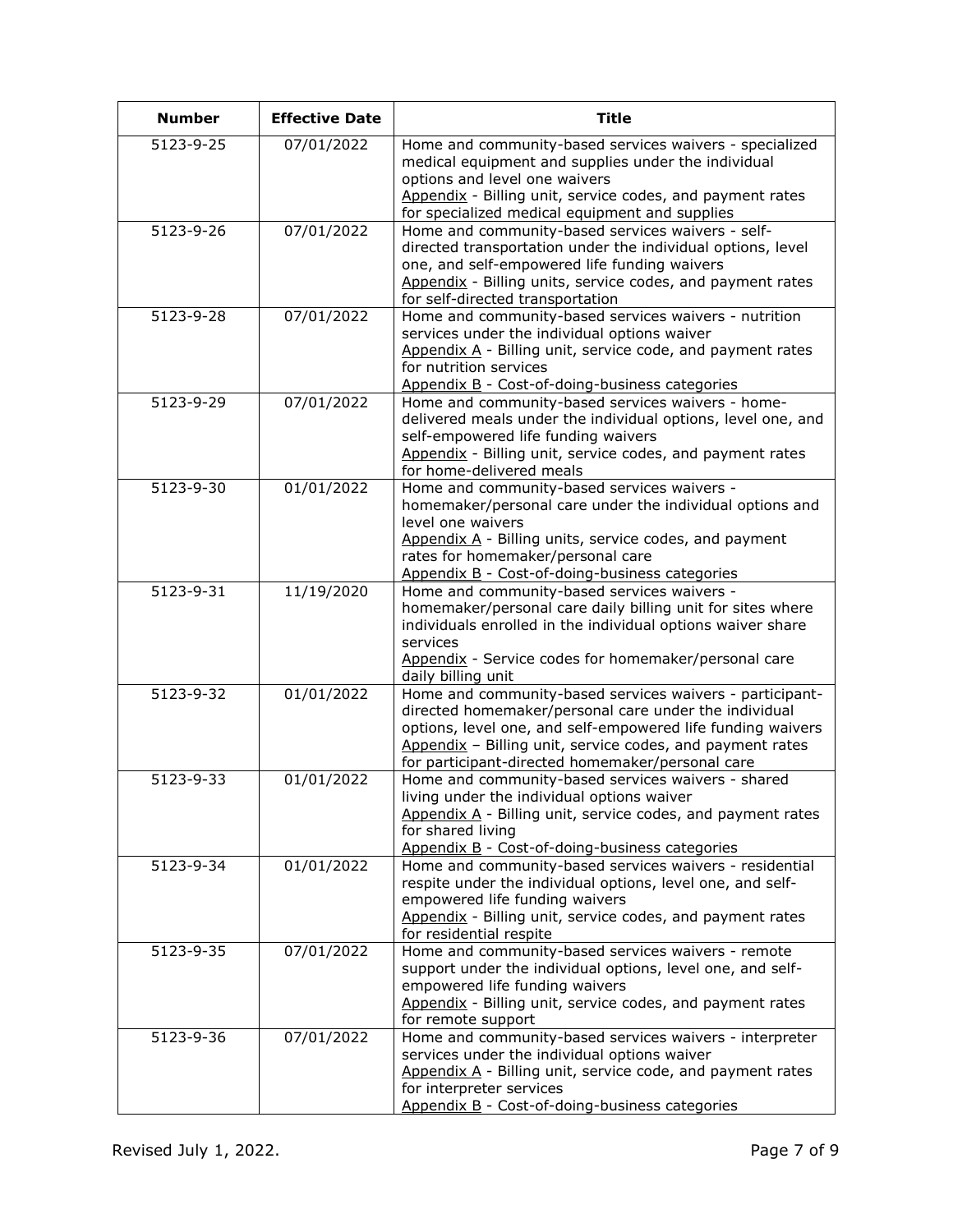| <b>Number</b>              | <b>Effective Date</b>             | <b>Title</b>                                                                                                                                                                                                                                                       |
|----------------------------|-----------------------------------|--------------------------------------------------------------------------------------------------------------------------------------------------------------------------------------------------------------------------------------------------------------------|
| $\overline{5123 - 9 - 37}$ | 07/01/2022                        | Home and community-based services waivers - waiver<br>nursing delegation under the individual options, level one,<br>and self-empowered life funding waivers<br>Appendix - Billing units, procedure codes, and payment<br>rates for waiver nursing delegation      |
| 5123-9-38                  | 07/01/2022                        | Home and community-based services waivers - social work<br>under the individual options waiver<br>Appendix A - Billing unit, service code, and payment rates<br>for social work<br>Appendix B - Cost-of-doing-business categories                                  |
| 5123-9-39                  | 01/01/2022                        | Home and community-based services waivers - waiver<br>nursing services under the individual options waiver<br>Appendix - Billing units, service codes, and payment rates<br>for waiver nursing services                                                            |
| 5123-9-40                  | 07/01/2022                        | Home and community-based services waivers -<br>administration of the self-empowered life funding waiver                                                                                                                                                            |
| 5123-9-41                  | 07/01/2022                        | Home and community-based services waivers -<br>clinical/therapeutic intervention under the level one and<br>self-empowered life funding waivers<br>Appendix - Billing unit, service codes, and payment rates<br>for clinical/therapeutic intervention              |
| 5123-9-43                  | 07/01/2022                        | Home and community-based services waivers - functional<br>behavioral assessment under the level one and self-<br>empowered life funding waivers<br>Appendix - Billing unit, service codes, and payment rate for<br>functional behavioral assessment                |
| 5123-9-45                  | 07/01/2022                        | Home and community-based services waivers - participant-<br>directed goods and services under the level one and self-<br>empowered life funding waivers<br>Appendix - Billing unit, service codes, and payment rate for<br>participant-directed goods and services |
| 5123-9-46                  | 07/01/2022                        | Home and community-based services waivers -<br>participant/family stability assistance under the level one<br>and self-empowered life funding waivers<br>Appendix - Billing units, service codes, and payment rate<br>for participant/family stability assistance  |
| 5123-9-47                  | 09/23/2018                        | Home and community-based services waivers - support<br>brokerage under the self-empowered life funding waiver<br>Appendix - Billing unit, service codes, and payment rates<br>for support brokerage                                                                |
| 5123-9-48                  | 10/15/2021                        | Home and community-based services waivers - community<br>transition under the individual options waiver<br>Appendix - Billing unit, service code, and payment rate for<br>community transition                                                                     |
| <b>Chapter 5123-10</b>     | <b>Early Intervention Program</b> |                                                                                                                                                                                                                                                                    |
| 5123-10-01                 | 11/19/2020                        | Early intervention program - procedural safeguards                                                                                                                                                                                                                 |
| 5123-10-02                 | 11/19/2020                        | Early intervention program - eligibility and services<br>Appendix A - Early intervention services<br>Appendix B - Qualified personnel<br>Appendix C - Physical and mental conditions with a high<br>probability of resulting in a developmental delay              |
| 5123-10-03                 | 11/19/2020                        | Early intervention program - system of payments                                                                                                                                                                                                                    |